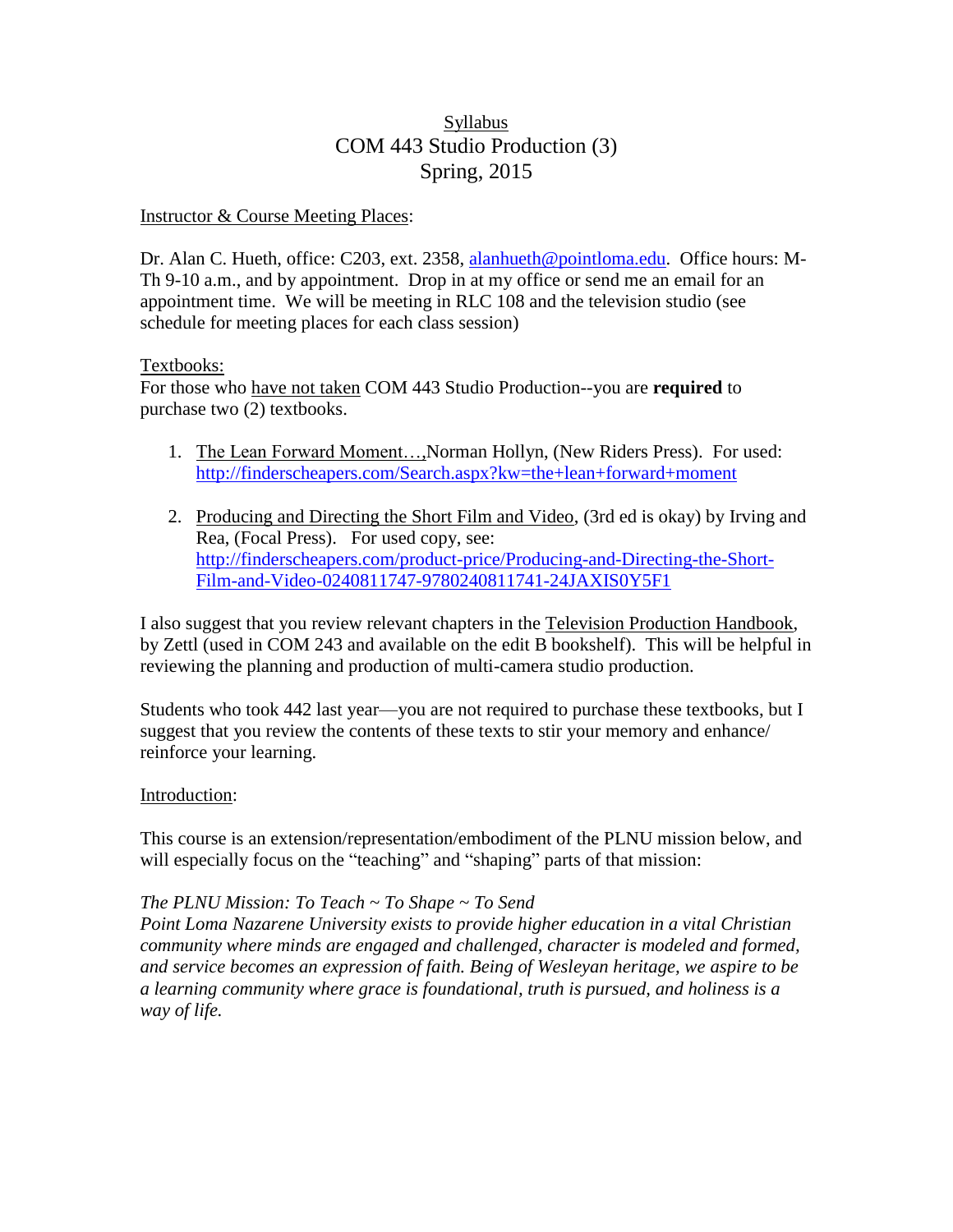#### Course Description:

This course is one of two courses (442 and 443) in the media com major designed to create a place for learning and doing your best work in dramatic/comedic narrative through the creation of short films and studio-based projects that are festival worthy and/or outstanding enough to be showcased on your audition reel. It is also a place where younger, less-experienced students can work with (and be mentored by) more experienced students in our program.

This is an advanced course that will focus on the aesthetics and hands-on production techniques for both studio and field production for television and film. The emphases in this course will be on single-camera, film-style field production and editing, and multicamera (live/live-to-tape) studio production. The knowledge and skills developed in this course are transferable to the production of a variety of other film and TV program forms, including: feature-length films, commercials, music videos, corporate videos, sitcoms, and other field and studio-based film and TV production projects.

The field production portion of this course will include the production of a short comedic or dramatic film. This will be a group project (3-4/group). The studio production portion of this course will involve the production of two (2) short, one-minute scenes (using the same script) that MUST BE SHOT in the studio using multiple cameras and live/live-totape switching (no post production allowed—except for music and sound FX). You will shoot the scenes in two different ways—with each scene conveying a different tone/meaning. The instructor will provide script-scenes for groups who do not want to write their own script. This will also be a group project (4 students/group).

The course will include textbook readings, classroom lecture and screening and discussion sessions, equipment workshops, and/or exercises that will prepare you to do the work of a producer, DP (camera & lighting), director, technical director, editor, and the other production roles included in producing films and multi-camera live/live-to-tape studio programs. There will be readings and discussions about all aspects of the video/film production process, including the tasks, tools, and techniques for preproduction, production, post-production, marketing, distribution, and exhibition of programming. This course will provide you with a broader and deeper understanding and appreciation for the various roles that each production team member has in this process.

#### Course Learning Outcomes:

As a result of this course, you will…

- 1. Display an understanding and skill in electronic film production, including single camera, film-style production for fictional (narrative);
- 2. Display an understanding and skill in HD multi-camera, live-to-tape studio production. This includes writing, producing, directing, art direction/production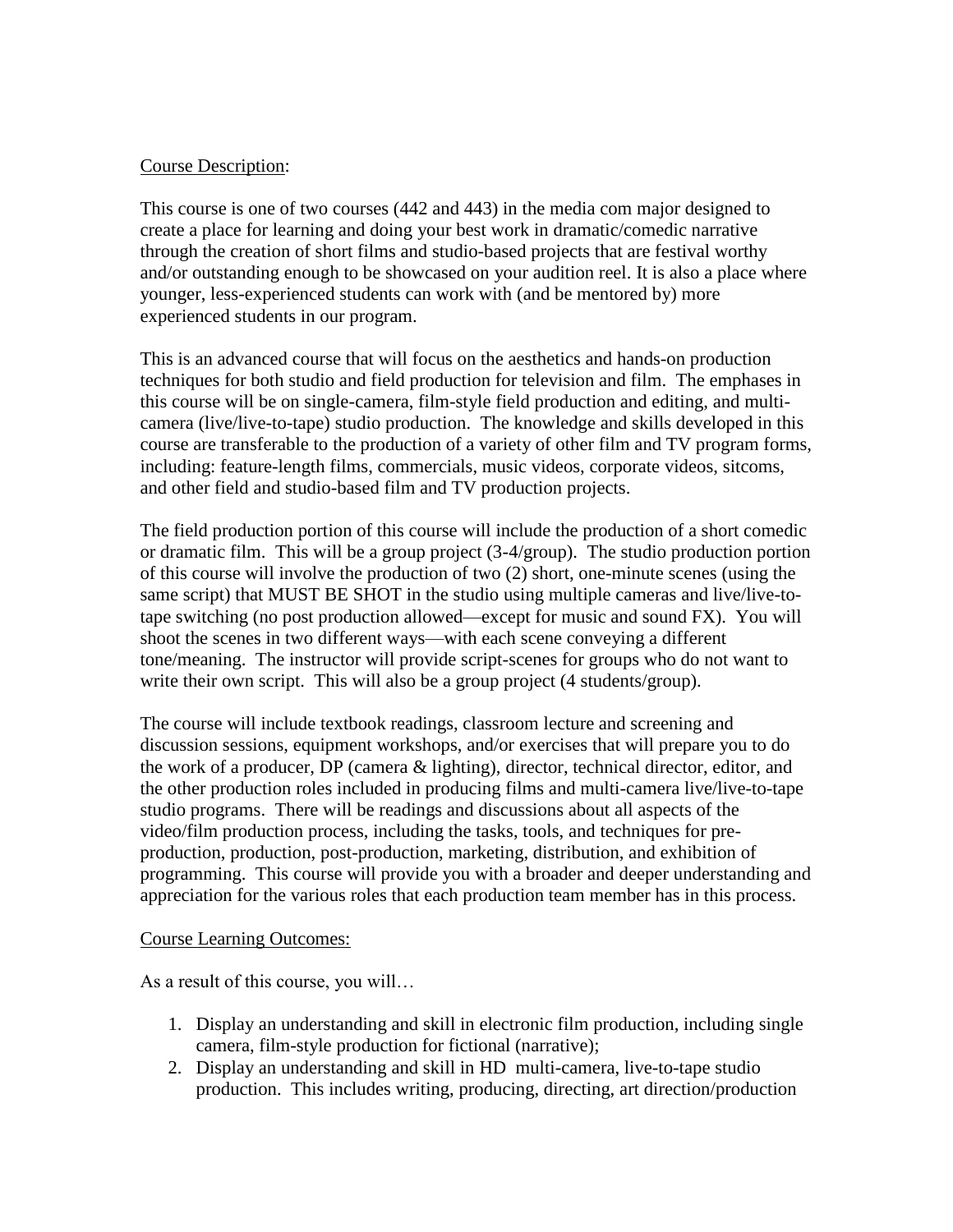design, camera operation, lighting, sound, editing, graphics, promotion, distribution, and/or exhibition.

You will be expected to perform at an advanced (400 level), as evidenced by your participation in a variety of activities.

# Class Format & Activities

The format for the in-class meeting sessions will be interactive and diverse--including a variety of activities designed to help you to learn and apply course concepts. These include the following activities:

- Discussion of course concepts through the submission of "Big Idea Reports" on chapter readings in The Lean Forward Moment… and the Producing and Directing... textbooks (for those who have not taken COM 442 Field Production)
- Screening excerpts of feature-length films and award-winning student and professional short films and sit-coms. These include Oscar and Emmy-winning films and television programs, BEA Media Festival winners, and selected professionally-produced short films
- Camera/DP workshops--in order of quality—operational characteristics of the Panasonic AF 100 (1), the HPX 250 (2), and the AGAC 160 (2) HD cameras. Also, operation and techniques for using the steadicam-Merlin, review of the remote control studio cameras and jib camera, lighting, sound, and directing workshops
- "TA Show and Tell" workshops on equipment set up and operation, production techniques, and other areas (offered selected evenings during the semester—TBA)
- A "Program Pitch" where everyone (individually) presents an idea for their "Group Film Project"
- Production of a "Short Film Project" (7-10 minute film)
- Production of a "Studio Project: One Script-Two Scenes" ( two short scenes based on the same script)
- Project planning sessions
- One test/final exam (based on the content of the two textbooks)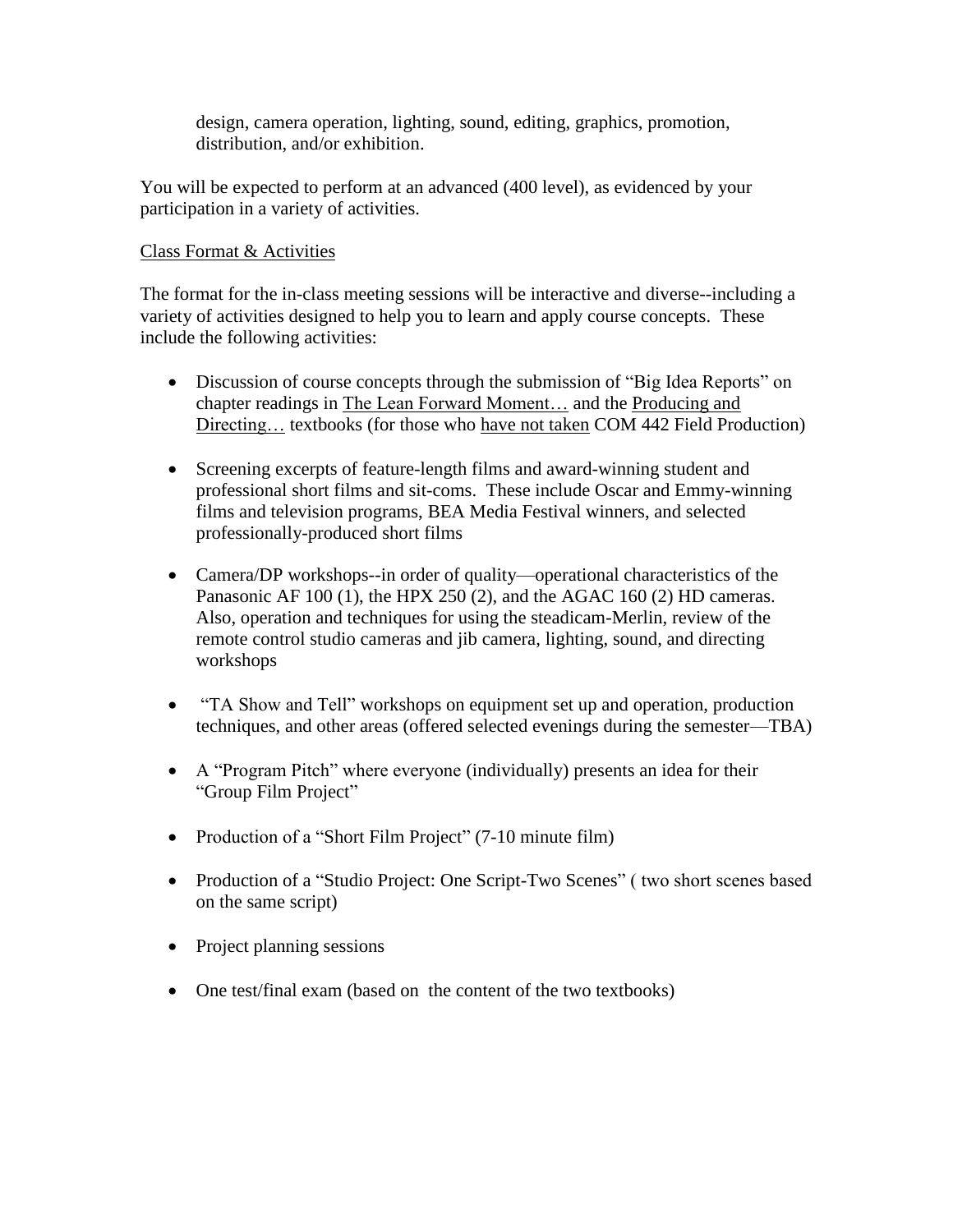#### Assignments & Projects:

Below is a description of all assignments in this course:

**Big Idea Reports** on the The Lean Forward Moment… and Producing and Directing the Short Film textbooks (for those that **have not taken** COM 442 Field Production).

You must submit a 2-3 page (typed, single-spaced, w/space between main points) report that reveals the top ten (10) informational/content points for each chapter. See the course schedule for the assigned readings and due dates for these reports.

# **Final Exam**

All students who have not taken COM 442 are required to take the final exam. It is a comprehensive test—based on textbooks' and lecture content. This will be an "open note" test…you may use your graded Big Idea Reports (only) as notes for your exam.

#### **Short Film Project Pitch**

All students must present a pitch for a Short Film Project. This assignment must be presented in two forms:

- 1. Pitch content info submitted typed, double-spaced, and script submitted in conventional screenplay format and presented to the instructor; and
- 2. Pitch content shown in class presentation using a PowerPoint OR Prezi software presentation. Do not include a script on the PowerPoint or Prezi presentation, but you may show your script on the document projector.

Additional guidelines will be provided for the content of this assignment and presentation. You will be given 9-10-minutes to summarize and present your concept. Your project will be "green lighted" by Rick and I—with selections based on scripts that have the most promise and potential for excellence. Four (4) or five (5) pitches will be greenlighted for development and production in this course this semester.

# **Production Presentations**

The purpose of this assignment is for you to explore a specific area of filmmaking, and to reinforce your understanding and learning of content that you are especially interested in AND/OR will be involved in the production of your group's short film. The content of your presentation will be based on specific content in the course textbooks—especially The Lean Forward Moment…, and should include:

1. A PowerPoint or Prezi presentation with text about your role(s) in your group project—especially focused on the main points of the chapter's (or chapters') techniques related to your role/crew position; and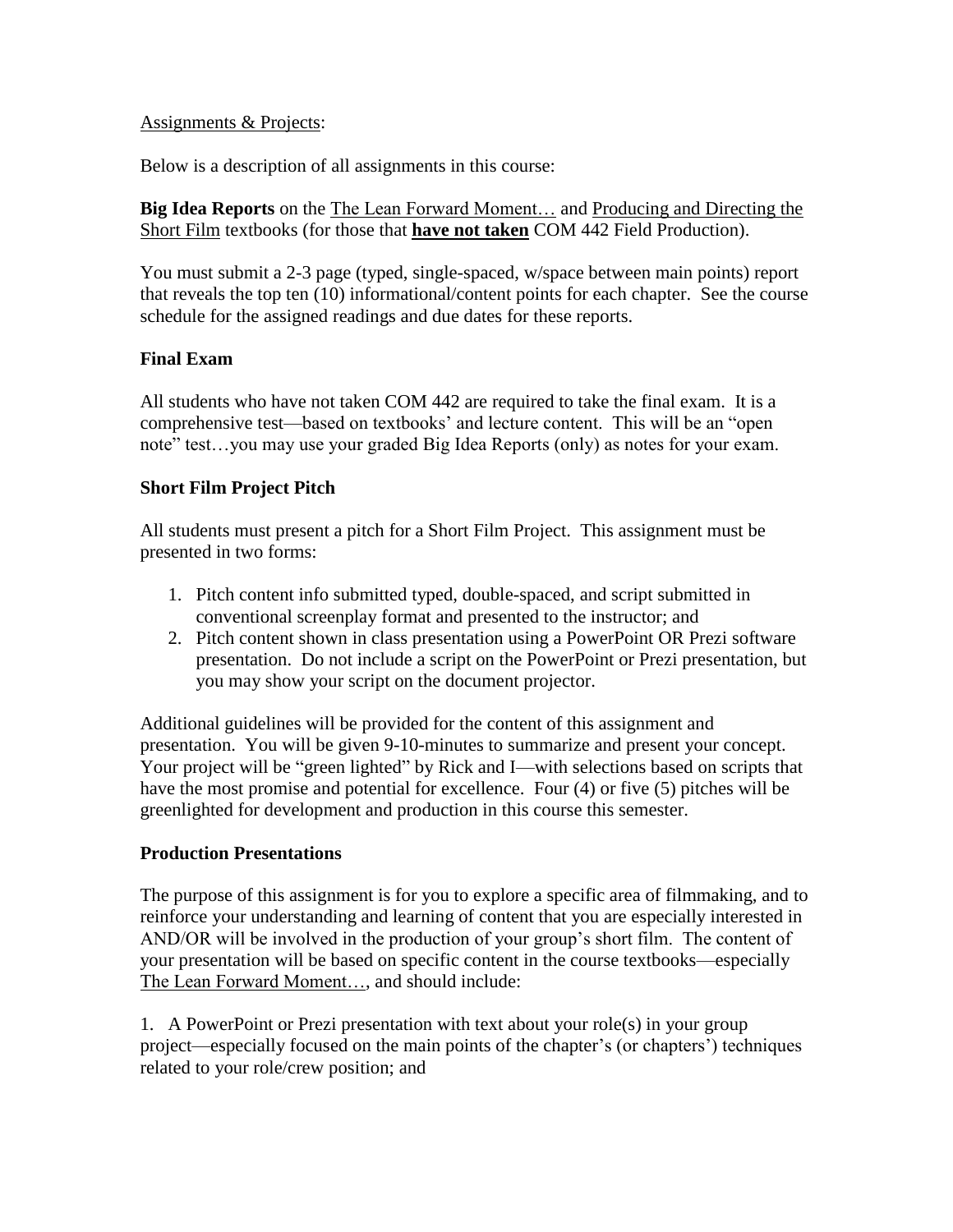2. Examples (textual description, short clips, etc.) of film techniques showcased and discussed in the book and which illustrate what you are talking about in your presentation.

The content of your presentation should be based on one of the following roles listed below:

*Writer/Producer* (including pitches and logline, scriptwriting, casting, budget, planning and organization, etc.)

*Director* (including visual style, aesthetic use of color, camera angles and movement, actor interpretation, actor staging and movement, etc.)

*DP-director of photography* (including cinematography techniques and lighting)

*Production Design* (including setting, props, costuming, make-up, etc.)

*Sound & Music* (including production and post-production recording techniques, use of sound FX, power of music, process of music production and scoring, and/or other aspects of these topics)

*Editing* (including visual editing techniques—continuity, montage, etc., and visual FX, sound FX, etc.)

Sign-ups for these presentation topics will be provided later. The presentations must be 9-10 minutes long—with no more than 3 minutes of video clips included in the presentation. So, PRACTICE AND TIME YOUR PRESENTATION **BEFORE** PRESENTING IN CLASS!

# **"Studio Project: One Script-Two Scenes"**

Your task for this assignment is to produce two, short, multi-camera, live/live-to-tape and live-switched studio-produced scenes -- using the same script. Each scene will be based on the same script dialogue, but will convey a different tone and meaning. These differences will be based upon differences in the acting interpretation and performance, lighting, shot framing and/or composition, and/or camera direction. Both scenes MUST be shot in the studio during a regularly-scheduled class time—see general times on course schedule. You will required to utilize the hot sets already set up for TV workshop projects that week, or in a naked set, or in a simple and easy-set-up setting that would fit the content of the scene. Your setting (for the most part) will depend upon what's available in the studio on the day of your shoot. Each production team will have 1.5 hours to set up, shoot, and strike their set. Each team member will serve as writerproducer, director, TD, or talent—with the rest of class members assisting in other roles. More details on this project will be provided later.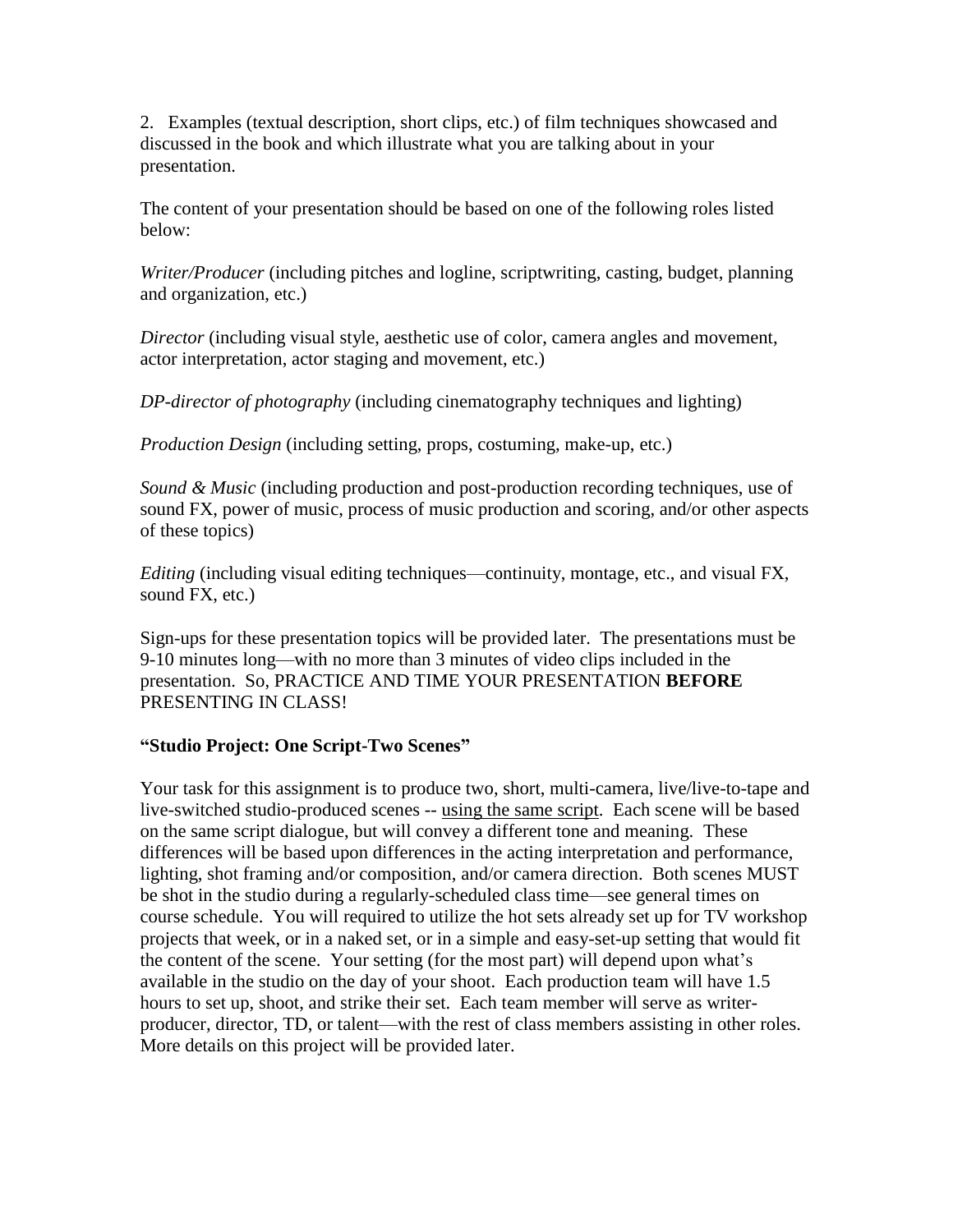# **"Short Film Project"**

A short film (up to 3-4 person group project) and Production Notebook

- A seven  $(7)$  to ten  $(10)$  minute comedy, drama, or experimental film
- A :45 to one-minute film trailer for your film—see example here: *Into Rough Waters, 2012* <https://vimeo.com/63708511> due date: the 2<sup>nd</sup> Monday before the "PLNU TV and Film Festival" (on DVD)
- Students divide pre-production, production, and post-production roles
- Producer must submit the following on a DVD: the project and your poster artwork. The "Production Notebook" for the project must include the following items:
	- 1. A cover page with the film title, length, names and role(s) of each group team member, date of submission
	- 2. A copy of the script
	- 3. All script breakdown documents, timeline, budget, permissions and releases
	- 4. A list of all personnel (and their roles) involved in project
	- 5. A list of at least three (3) prospective film festivals and costs for submissions
	- 6. A "Press Packet," which includes all promotional materials, including: a DVD copy of the film w/poster graphic attached to package, a synopsis of the story, your crew list, a miniature film poster (3" by 5"), and a larger film poster (11" by 17") on heavy, glossy paper--as per assignment requirements and examples shown in class.
- The PLNU business office contact for obtaining insurance for your project is Jim Bergherm, ext. 2429, and you are on your own for acquiring shooting permits off campus.
- You have access to up to \$100 reimbursed for project expenses. You must submit original receipts, totaled, and a sheet of paper with your name and student ID number on it, and an address for where to mail the check—included in your production notebook. Also, you must use PLNU mileage reimbursement forms when applying for gas reimbursal: [http://www.pointloma.edu/AccountingFinance/Forms.htm.](http://www.pointloma.edu/AccountingFinance/Forms.htm)
- You also have access to funds for submission fees to student and professional film/TV festivals. Films deemed festival-worthy will be selected and reimbursed for festival fees. However, you must submit an invoice (or other documentation) to be reimbursed.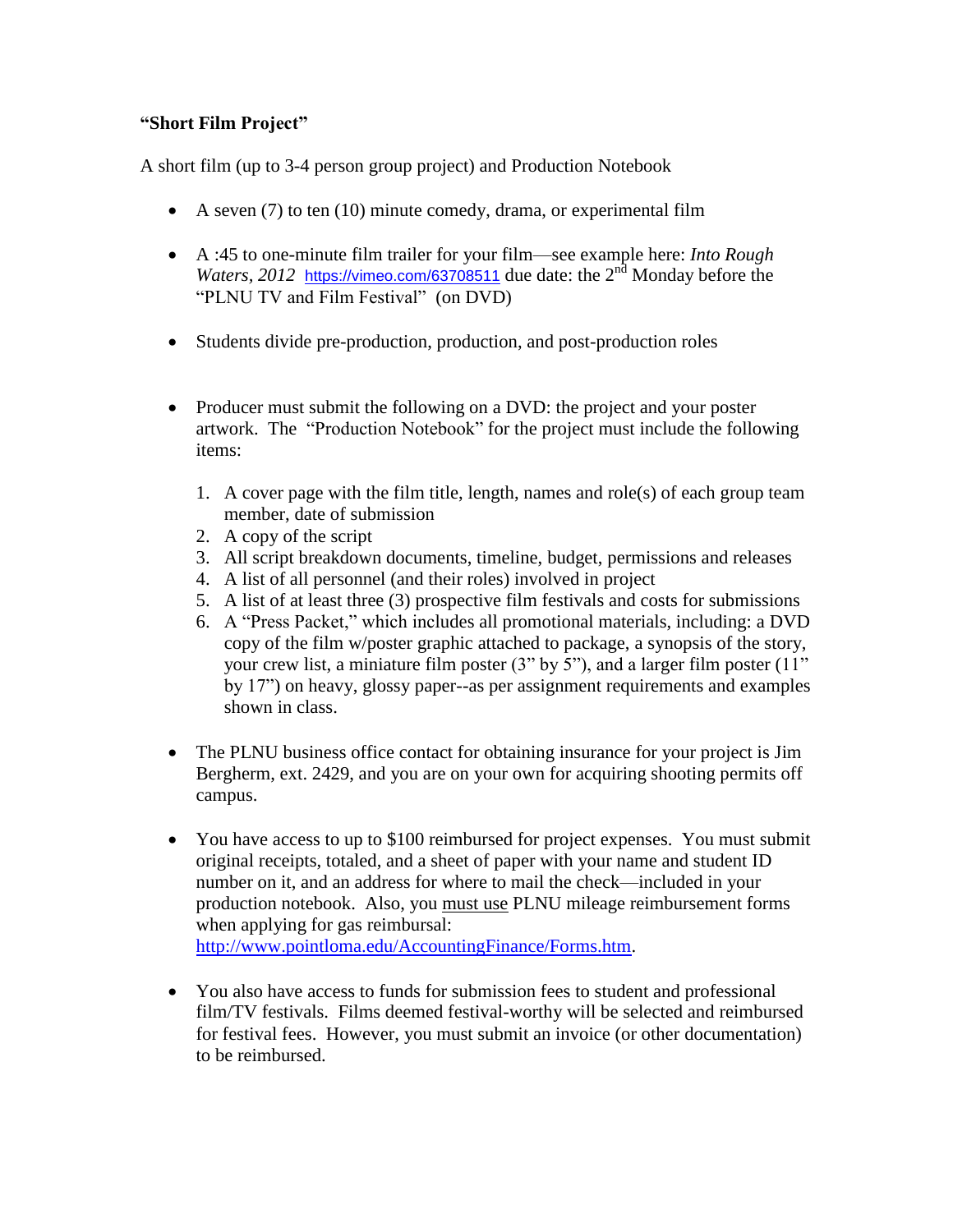#### Course Policies

#### Attendance:

This is an extremely important production course and one that you need to take seriously in your program here at PLNU. It is where you prove your professionalism as a prospective filmmaker/TV producer. Therefore, it is critical that you attend all course sessions, along with all of your out-of-class team project sessions. Film/TV production is a collaborative enterprise that requires organization, focus, and team effort to succeed. This works best when the entire team is present at all class sessions, team project gatherings, etc. Always remember: others are depending on you to be present and to perform well.

Your attendance and participation grade will incur point reductions for absences from class or your project meetings. Normal allowances are made for your own severe illness and/or family deaths, etc. However, if you must be absent from a course session, a note and/or call or visit to the instructor is advised. If you must be late to a project planning or production session, communicating with your fellow student-teammates (well in advance) is advised.

IMPORTANT NOTE: if I get a report from a show producer that someone did not show up for a small-group project or class project shoot, that student will be **immediately deenrolled from the course.** 

**From the Provost:** Regular and punctual attendance at all classes in which a student is registered is considered essential for optimum academic achievement. Therefore, regular attendance and participation in each course are minimal requirements to be met. There are no allowed or excused absences except when absences are necessitated by certain university-sponsored activities and are approved in writing by the Provost.

Whenever the number of accumulated absences in a class, for any cause, exceeds ten percent (10%) of class sessions (this is **equivalent to one and one-half weeks or longer**  in this course), the faculty member has the option of filing a written report to the Vice Provost for Academic Administration which may result in de-enrollment, pending any resolution of the excessive absences between the faculty member and the student. **In the case of this course, that's two missed class sessions.** If more than 20 percent **(that's three missed class sessions in this course)** is reported as missed, the faculty member may initiate the student's de-enrollment from the course without advance notice to the student. If the date of de-enrollment is past the last date to withdraw from a class, the student will be assigned a grade of "F" or "NC." There are no refunds for courses where a de-enrollment was processed.

#### Academic Dishonesty

Students should demonstrate academic honesty by doing original work and by giving appropriate credit to the ideas of others. As stated in the university catalog, "Academic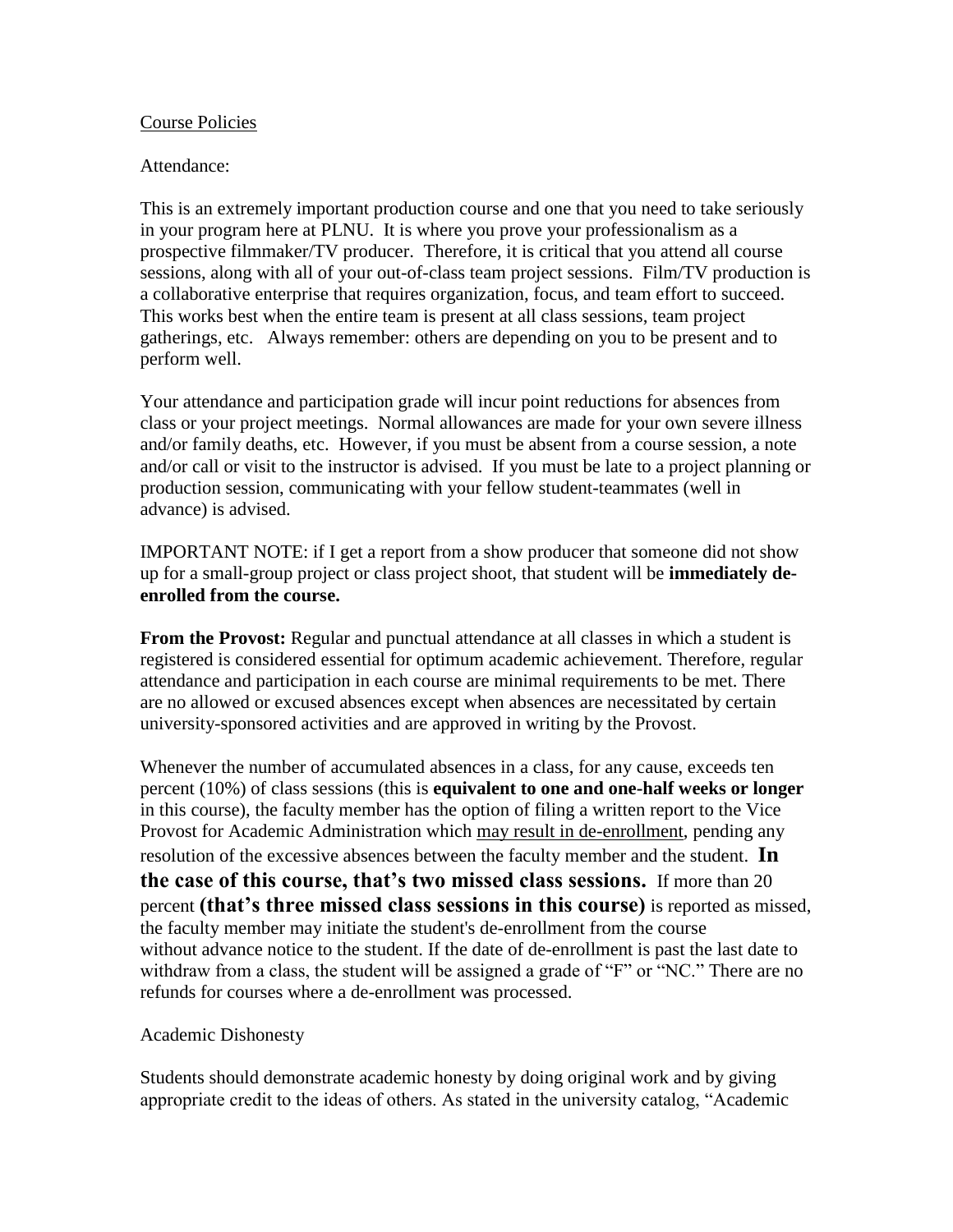dishonesty is the act of presenting information, ideas, and/or concepts as one's own when in reality they are the results of another person's creativity and effort. Such acts include plagiarism, copying of class assignments, and copying or other fraudulent behavior on examinations. A faculty member who believes a situation involving academic dishonesty has been detected may assign a failing grade for a) that particular assignment or examination, and/or b) the course." See [Academic Policies](http://www.pointloma.edu/experience/academics/catalogs/undergraduate-catalog/point-loma-education/academic-policies) in the undergrad student catalog for more information about this.

#### Academic Accommodations:

While all students are expected to meet the minimum academic standards for completion of this course as established by the instructor, students with disabilities may request academic accommodations. At Point Loma Nazarene University, students must request that academic accommodations by filing documentation with the [Disability Resource](http://www.pointloma.edu/experience/offices/administrative-offices/academic-advising-office/disability-resource-center)  [Center](http://www.pointloma.edu/experience/offices/administrative-offices/academic-advising-office/disability-resource-center) (DRC), located in the Bond Academic Center. Once the student files documentation, the Disability Resource Center will contact the student's instructors and provide written recommendations for reasonable and appropriate accommodations to meet the individual needs of the student. See [Academic Policies](http://www.pointloma.edu/experience/academics/catalogs/undergraduate-catalog/point-loma-education/academic-policies) in the (undergrad/graduate as appropriate) academic catalog.

#### FERPA Policy:

In compliance with federal law, neither PLNU student ID nor social security number should be used in publicly posted grades or returned sets of assignments without student written permission. This class will meet the federal requirements by distributing all grades and papers individually; OR requesting and filing written student permission for distributing group grades; or assigning each student a unique class ID number not identifiable on the alphabetic roster.). Also in compliance with FERPA, you will be the only person given information about your progress in this class unless you have designated others to receive it in the "Information Release" section of the student portal. See [Policy Statements](http://www.pointloma.edu/experience/academics/catalogs/undergraduate-catalog/policy-statements) in the (undergrad/ graduate as appropriate) academic catalog.

#### Final Exam Policy:

Successful completion of this class requires taking the final examination **on its scheduled day**. The final examination schedule is posted on the [Class Schedules](http://www.pointloma.edu/experience/academics/class-schedules) site.

#### Equipment & Facilities:

Camcorders, microphones, lighting kits, and other equipment are available for check-out at the PLNU studio. Check-out policies and times are provided on the bulletin board by the TV studio. You can check equipment out for only the time period you will be using the equipment, and you must return it promptly to the studio. Unfortunately, we do not have enough equipment for everyone to use simultaneously. Students who do not abide by this policy will be penalized. Penalties will include late fee charges and, in the case of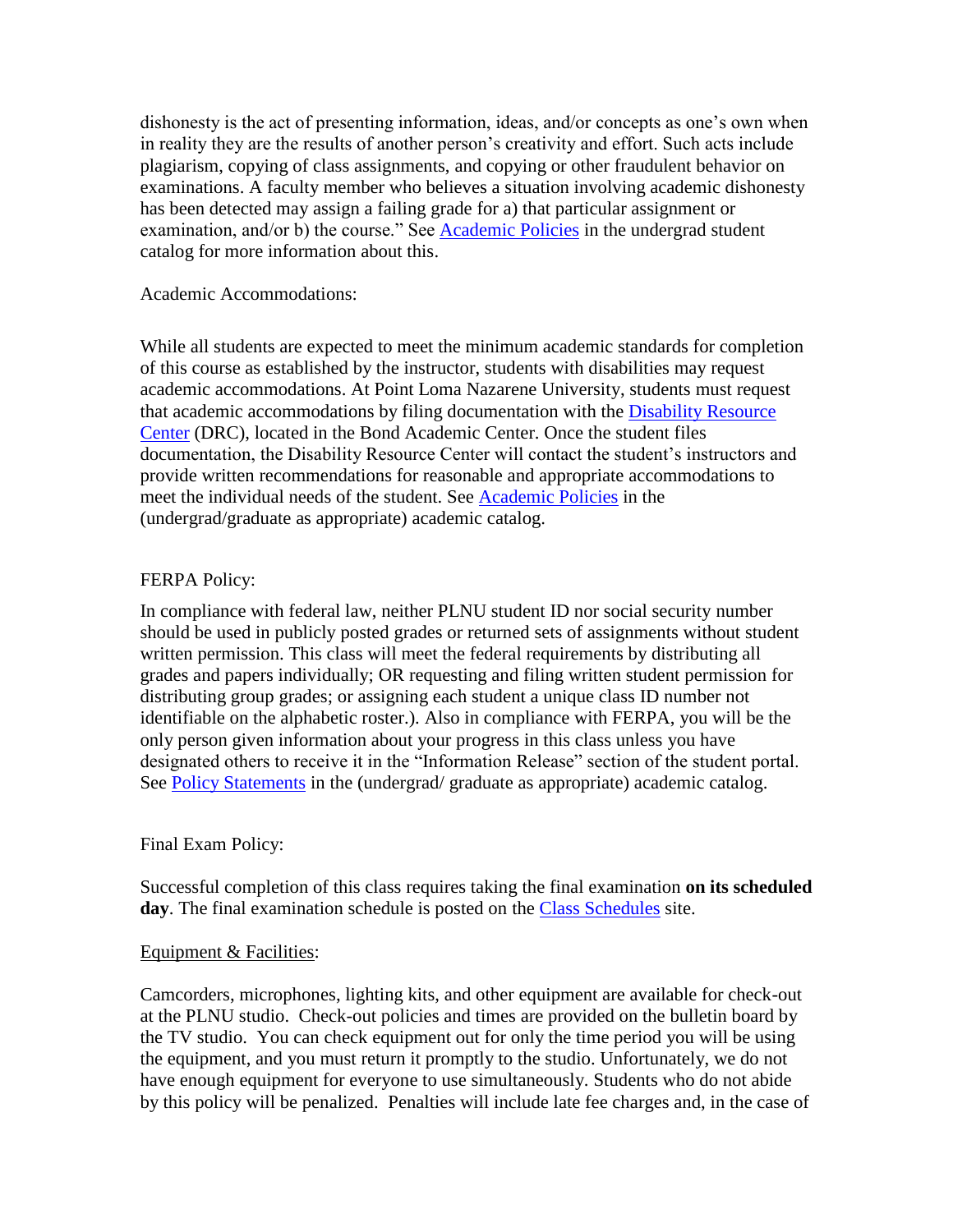multiple infractions, loss of equipment check-out privileges. Also, the party that checks out the equipment is responsible for its safe return. Damage or theft will incur repair or replacement charges.

Our equipment and facilities are not only academic labs, but are also occasional professional production facilities for on and off-campus constituents. The success and improvement of the academic program in media communication at PLNU is dependent upon the condition, quality, and success of this facility.

Eating and drinking is especially forbidden in the control room, the edit bays, and the studio. You will be required to clean-up, strike, and return all equipment and other items to their proper places after labs and project sessions. Also, please take everything out of the facility that you bring into the facility. If I, other faculty, or department TA's consistently find papers, books, scripts or other items traceable to a student, that student's participation grade will be affected. The studio and edit bays are work areas that need to be kept as neat and clean as possible.

A final thought about equipment: please treat equipment as if it is **your own**, and that you **depend upon it for your own livelihood**, and you have **no money to fix or replace it.**

#### Evaluation & Grading

Assignments/projects will be evaluated on the following basis:

- 1. Your grade will be based on your performance in your assigned production role(s). The criteria for evaluation will be established by readings, in-class examples and student and instructor screenings, discussions, and analysis and critique of outstanding student and professional TV/film work;
- 2. How well your work meets the grading criteria provided for each project, and how your work compares to peer's (present and past) in this course over the past 33 years.

Your work will be evaluated based on the following criteria:

# **D or F grade:**

- Project does not meet the assignment's guidelines
- Production values are unacceptable for college-level work. There are obvious technical errors, such as poor audio and shaky camera shots, poor editing, lighting, staging, directing, and/or white balancing of cameras
- Problems with participation in the project (i.e. late/left early, poor attitude, etc.)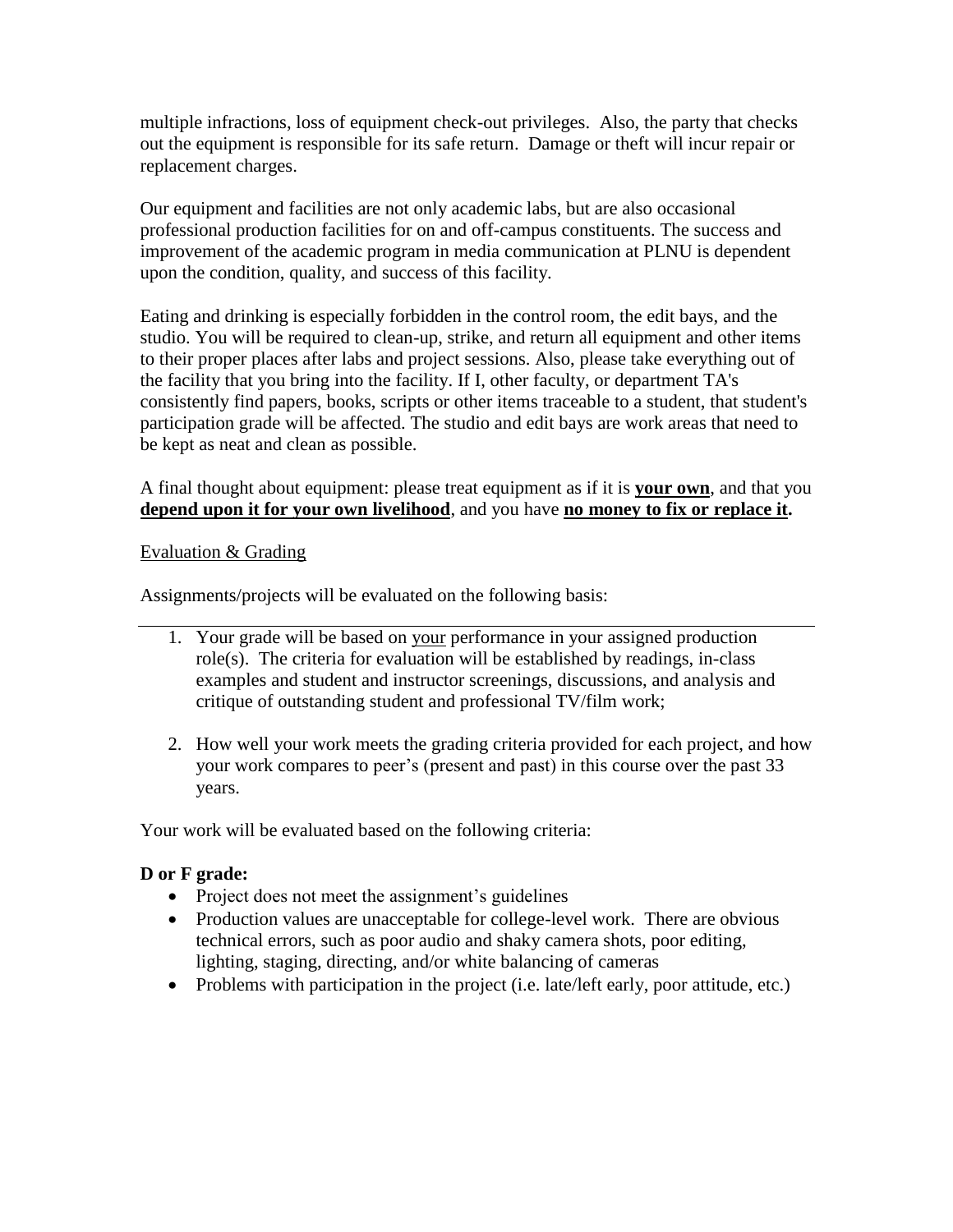# **C grade:**

- No participation problems
- A few technical problems, based on principles and techniques taught in class
- Production values and conventions are average and acceptable for college-level production
- Program is moderately engaging and entertaining

# **B grade:**

- Criteria for C-level work are met
- Some display of creative/unique camera, sound, directing, graphic, and/or editing techniques
- Maximum of two (2) to no (0) technical problems evident in your work
- Program is engaging, above-average quality, and communicates with some flair and creativity

# **A grade:**

- Criteria for B-level work are met
- Several displays of creative/unique camera, sound, directing, editing, and/or graphic techniques
- $\bullet$  No (0) obvious technical errors
- All production techniques effectively tied to the theme and stylistic approach
- Program is truly outstanding, engaging, entertaining, and communicates with substantial flair and creativity for undergraduate, college-level production

Assignments and Points (for those who **have not taken 442**)-you must do big idea reports and take the exam

| Top Five Chapter Big Ideas Reports (32 @ 5 points each) | 160       |  |
|---------------------------------------------------------|-----------|--|
| Project Pitch & Proposal                                | 100       |  |
| <b>Production Presentation</b>                          | 100       |  |
| Studio Project: One Script—Two Scenes                   | 150       |  |
| Short Film Project & Production Notebook                | 250       |  |
| <b>Test</b>                                             | 150       |  |
| Attendance & Participation                              | <u>90</u> |  |
| Total points:                                           | 1000      |  |

Your final course grade will be based on the following point scale:

 $920-1000 = A$  $900-919 = A$  $880-899 = B +$ Etc.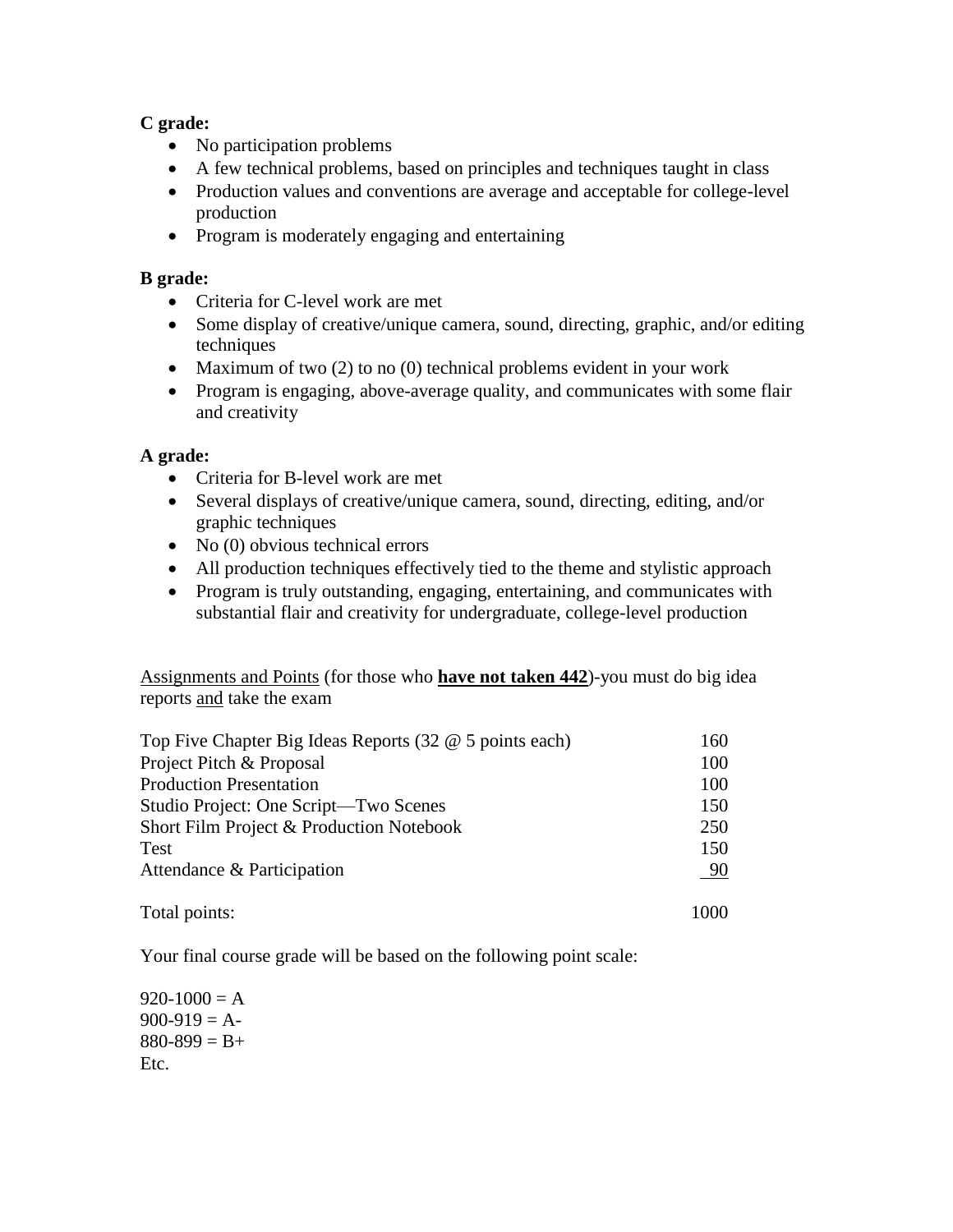Assignments and Points: for those who **have taken 442** and will not be submitting big idea reports or taking the final exam:

| Project Pitch & Proposal                 | 100 |
|------------------------------------------|-----|
| <b>Production Presentation</b>           | 100 |
| Studio Project: One Script-Two Scenes    | 150 |
| Short Film Project & Production Notebook | 250 |
| Attendance & Participation               | 100 |
| Total points:                            | 700 |

Your final course grade will be based on the following point scale:

#### $645 - 700 = A$  $630-644 = A$  $615-629 = B+$ 575-614=B 560-574=B- $545-559=C+$  $505 - 544 = C$ 490-504=C-Etc.

#### Copyright Release:

The PLNU Department of Communication and Theatre owns the copyright to all student video and film projects made at the school using school equipment in regular production courses and independent or practicum courses. The department has the right to make copies of student video and film projects, and display them on the following places: *Point TV* (the campus closed-circuit cable channel); on various campus TV and film screens; on the department website and Vimeo site; on a DVD for university/department promotional purposes; at conferences and conventions for educational and program promotion purposes. The student cannot sell the project, produce it as a contract project and be paid for production, put it on the Internet, or distribute it in any way without university permission. Only PLNU, as the owner of the copyright, can do these things. The department will work with students to find the widest audience possible for their projects, and will provide assistance (guidance and funds, as available) for submitting their work to student and professional video and film festivals.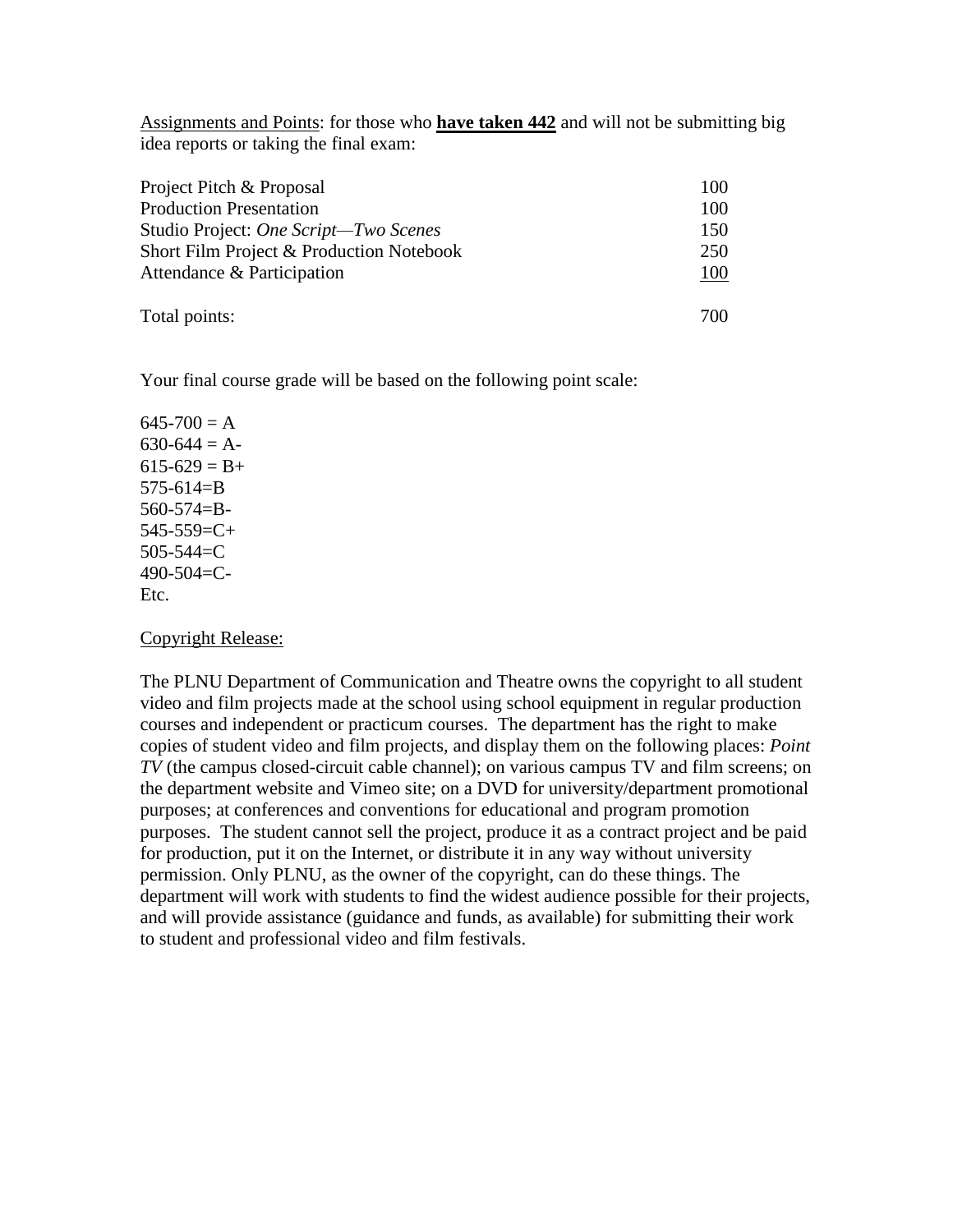#### COM 443 SCHEDULE

(schedule is subject to change)

#### **WEEK 1: 1/13/15** *READING: NONE ASSIGNED*

- A. Syllabus, activities, assignments, policies, deadlines, grading, course schedule, etc.
- B. Narrative film production process—based on course schedule
- C. Present project ideas
- D. Screen short films: focus on writing

# **WEEK 2: 1/19/15**--**NO CLASS (M.L.K. JR. DAY)**

# **WEEK 3—1/26/15** *READING REPORTS DUE: Producing…Ch. 1-3, AND Lean Forward…1-3, 11 & 12*

# **Production Presentations: Writing & Producing**

- A. Discussion: financing, scripts, and breakdowns (see article on things to think about when breaking down a script: [http://www.scriptmag.com/features/from-the](http://www.scriptmag.com/features/from-the-lens-breaking-down-a-script-as-director-of-photography?et_mid=639118&rid=240203797)[lens-breaking-down-a-script-as-director-of](http://www.scriptmag.com/features/from-the-lens-breaking-down-a-script-as-director-of-photography?et_mid=639118&rid=240203797)[photography?et\\_mid=639118&rid=240203797](http://www.scriptmag.com/features/from-the-lens-breaking-down-a-script-as-director-of-photography?et_mid=639118&rid=240203797)
- A. Writing and Producing Presentations (writer/producers)
- B. Screen short film(s)
- C. Hand out and discuss Project Pitch Assignment

# **WEEK 4—2/2/15** *READING REPORTS DUE: Producing…Ch's 4-7*

- A. Discussion: scheduling, budget, crewing, casting
- B. Team Project Pitches
- **C.** Film screening, analysis, and discussion

**WEEK 5: 2/9/15** *READING REPORTS DUE: Producing…Ch's 10, 14, 15; Lean Forward… Ch. 5*

# **Production Presentations: Directing**

- A. Film screening, analysis, and discussion: directing techniques (continued)
- B. Directing Presentations (all directors)

# **WEEK 6: 2/16/15** *READING REPORTS DUE: Producing…Ch's 8, 11, 13;*

- A. Discussion: camera, art, set procedures, production design & cinematography
- B. Film screening, analysis, and discussion: production design & cinematography
- C. Hand out and discuss *One Script—Two Scenes* Production Project assignment

# **WEEK 7: 2/23/15** *READING REPORTS DUE: Lean Forward…Ch's 4 & 6*

# **Production Presentations: Cinematography and Art Direction-Production Design**

- A. Cinematography Presentations
- B. Art Direction-Production Design Presentations
- C. Discuss Studio Project: One Script-Two Scenes assignment, and begin planning and organization